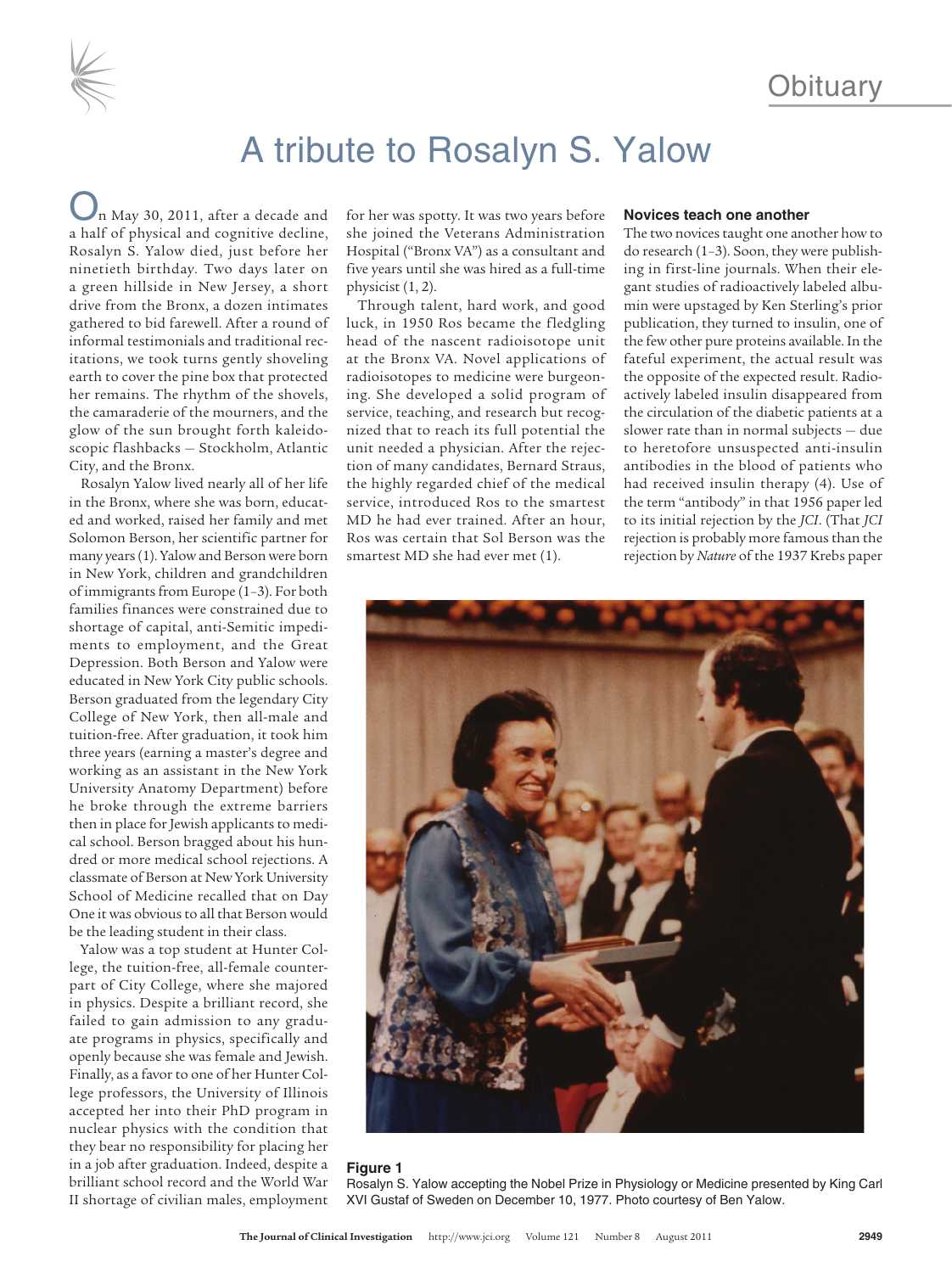## obituary



describing the citric acid cycle.) Yalow and Berson then studied anti-insulin antibodies in great detail, leading them to create the radioimmunoassay only ten years after they first teamed up (5, 6).

Late in the afternoon of May 2, 1960, as part of the plenary session of the 52nd annual meeting of the American Society for Clinical Investigation, the most prestigious venue for new biomedical science, Ros strode to the podium, introduced by Society president Robert Berliner. Over the next ten minutes, with a dozen 5-inch by 5-inch glass slides hand fed into a carbon arc light projector, she showed the 4,000 academic researchers crowded into the musty auditorium of the old Steel Pier in Atlantic City how she and her research partner, Berson, had managed to measure the amount of insulin in a fraction of a milliliter ofwhole plasma from 100 patients undergoing glucose tolerance tests. The physiological insights were novel and enlightening, but the cognoscenti among the audience immediately recognized that they were witnessing a major revolution in all of endocrinology. For the first time since the work of early pioneers of endocrinology such as Claude Bernard and Oskar Minkowski, the amount of a hormone in blood could be measured — with precision and specificity.

The 19-page article in the *JCI* of July 1960 with all of the details of the assay remains one ofthe journal's most highly cited papers (6, 7). Besides being a blueprint for those who wished to measure insulin, it rapidly became the indispensable guide to pioneers who, along with Yalow and Berson, adapted the method to all other peptide hormones and extensions beyond endocrinology.

## **Explosion of assays**

In 1961, fourteen months after the first public presentation of radioimmunoassay, Seymour (Shimon) Glick and I arrived to start postdoctoral fellowships at the Bronx VA with Yalow and Berson. By then Roger Unger in Dallas had reported an immunoassay for glucagon. Sheldon Rothenberg, working in the Yalow-Berson lab, extended the method by using intrinsic factor to measure vitamin B<sub>12</sub>. Based on the synergy of his partnership with Yalow, Berson enthusiastically encouraged Glick and me to work together to develop an immunoassay for growth hormone. Our two mentors were there in the lab working all the time — at the bench doing experiments, writing speeches and papers, reviewing our data, and teaching us (1–3).

By early 1963, our fledgling immunoassay gave a burst of new findings about growth hormone as an acute metabolic hormone (8). Although Yalow and Berson were essential full partners in our development of the growth hormone work, they shunted the credit and the speaking invitations to Glick and me. Simultaneously, the four of us began work on the ACTH immunoassay (9), while "the bosses" were also debuting the parathyroid hormone radioimmunoassay with the NIH's Gerald Aurbach and John Potts, who had just purified the human hormone. Selna Kaplan and Mel Grumbach, under the tutelage of the two masters, were introducing their immunoassay of human placental lactogen. Immunoassays were pouring forth throughout the field. Glick moved to Brooklyn, where he pioneered the immunoassay of oxytocin. Berson helped me find an excellent spot at the NIH in Bethesda, where I worked on immunoassays for vasopressin and the pituitary gonadotrophins.

The radioimmunoassay for insulin led to assays of countless proteins and peptides, as well as a very broad range of other biological molecules, e.g. drugs, steroids, cyclic AMP, and viruses. All could be measured with high sensitivity and specificity, even in complex biological fluids (10). Typically each new assay added novel biological insights and novel tools for the management of human diseases. Among individual assays, the largest effect on human welfare was likely derived from the method's extension to viruses, specifically hepatitis B (11) and HIV. In addition to their essential role in diagnosis, the tests prevented life-threatening transfusion-borne infections. No listeners in May 1960 or readers in July of that year, even those with a hypertrophied prophetic sense, could have imagined the extent of this revolution, not only in endocrinology but also in all of biology and medicine.

From 1963 to 1973, my most important new work at the NIH was introducing, with Ira Pastan and colleagues, the concept and methods for studying cell surface receptors: first ACTH, followed by insulin and then growth hormone (12, 13). Crucial to this work was the deep sophisticated knowledge I brought with me from the Bronx of (a) the intricacies of labeling peptides with radioactivity at high specific activity, (b) quantitative methods for measuring hormone interac-

tions with other proteins, and (c) swift, convenient approaches to separating free from protein-bound labeled hormones. Also, as Pastan and I embarked on our earliest receptor studies, we incorporated insights we had gained from Berson's acerbic critique of Stadie's pre-modern studies (14).

## **Berson's death and aftermath**

In April 1972, suddenly and unexpectedly, Sol Berson died of a massive heart attack while attending a FASEB meeting in Atlantic City, just a few days before his 54th birthday (1–3). Grief was everywhere — for the Berson family, for the Yalow family, and for Berson's many colleagues and admirers. Soon, we realized that a collateral loss might be the endocrine community's Nobel expectations for Berson and Yalow.

Yalow was grief stricken at the loss of her research partner and possibly of her Nobel dreams (1). Good fortune placed Eugene Straus, son of Bernard Straus, in Yalow's lab as a fellow. In addition to providing vital psychological support, he energized the lab's research (1). Over the next several years (1973–1977), the pair produced a substantial corpus of new studies of hormones from the gastrointestinal tract and the brain (1). This remarkable burst of new work won over any doubters — it was then widely recognized that Yalow herself was a fully worthy laureate.

My most vivid image is Ros Yalow (Figure 1), clad in a brilliant blue evening dress, stepping forward to accept her Nobel Prize from Sweden's King Carl XVI Gustaf (1, 2). That evening in the Grand Hall of the Swedish Academy, representing all of the Nobel laureates, Ros responded eloquently to the traditional challenge to the awardees from the university students of Sweden (2). A couple of days earlier in her Nobel Lecture at the Karolinska Institute, she recounted the scientific work that led to this special moment, including the vital role played by her scientific partner, the late Solomon Berson (1–3). Once again she showed a slide that included the famous 1956 letter from *JCI*'s editor-in-chief Stan Bradley rejecting Yalow and Berson's earliest paper on antibodies to insulin (4, 7). At each event I was there applauding along with her family (husband Aaron and children Ben and Elanna) and colleagues Eugene Straus, Roger Unger, Harold Rifkin, and Susan Roth (1).